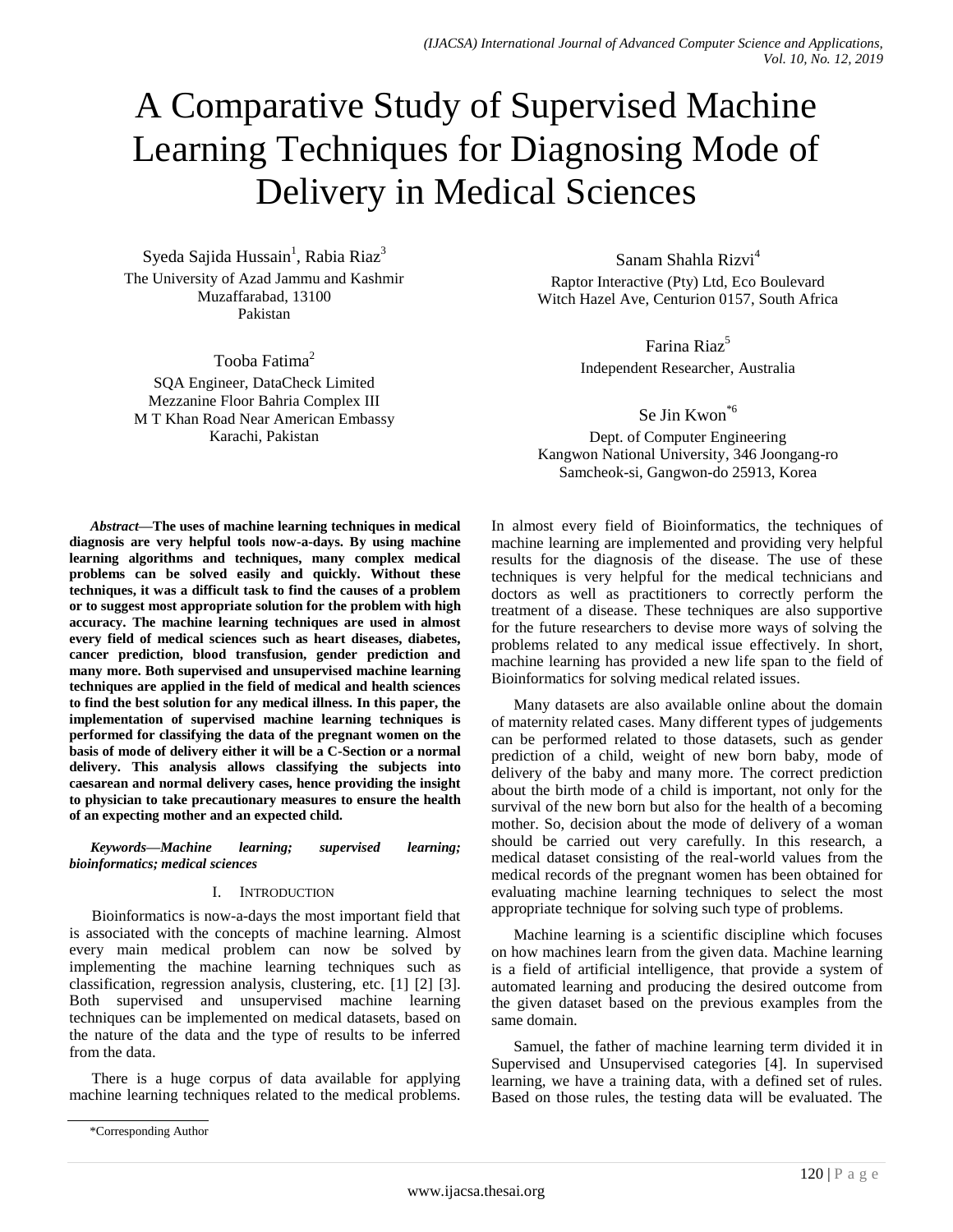main goal of supervised machine learning is to predict a known output or target from a huge volume of the input data. Because of these predictions, the evaluation of the learning methods will be performed by classifying some metrics. Supervised machine learning techniques are very important for performing Classification, Inference or Regression analysis on a set of data [5] [6] [7]. A study [8] discussed that a supervised machine learning model is built by dividing a dataset into two parts: One set is used for building a classification model by assigning every attribute to one of the defined class labels. The other is for testing the classification model.

In unsupervised learning, there are no group boundaries defined and patterns are matched and recognized from the data that has no labels for identification of the data. Unsupervised learning is a type of machine learning algorithm used to draw implications from datasets consisting of input data without labelled responses. The most common unsupervised learning method is cluster analysis, which is used for exploratory data analysis to find hidden patterns or grouping in data.

The main motivation for this research is to provide aid to the pregnant women for getting their new born baby healthier and in a safe way. No doubt, the maternity related issues are very delicate to handle and solve as, it is the matter of two lives and a concern of a whole family. So, in this research, the focus is to perform some affective work for the betterment of expecting women and to help the medical officers for performing the maternity related delicate decision about the mode of delivery very carefully and correctly.

The problem to be solved in this research work is about the classification of the data of pregnant women in to Caesarean Section or Normal, identifying their mode of delivery based on the number of attributes describing different aspects of a pregnant woman. The Supervised machine learning techniques of Classification are applied on the sampled dataset for assigning a class label of either 0 or 1 to an expecting woman. This classification will be done by using the techniques of Neural Networks, Support Vector Machines (Linear) and Tree based classification (Random Forest, CTree, RPART).

The rest of the paper is organized as follows. Related previous work is reviewed in Section II. Section III describes the data used in the research and the techniques and tools adopted to perform the classification techniques. The results of the experiments in the form of accuracy metrics, ROC curves and graphs are discussed in Section IV. Section V provides conclusion and recommendations for the future work.

## II. LITERATURE REVIEW

There is a huge volume of research work performed to determine relationship between C-Sections and inter related risk factors. Defined maternal age of above 44 has more chances of medical complications [9] e.g. hypertension and diabetes and results in higher rate of C-Section delivery. They used machine learning techniques [10] to find if high blood pressure and pulse rate, lack of education and low income, previous surgery and multivitamins are causes of C-Section delivery. Hueston defined site to site variations have chances of C-Section delivery [11]. They said that patients of age greater than or equal to 35 cannot effect in C-Section delivery but if weight is greater than 3600gm and age is also greater than 35 than there are more chances of C-Section delivery [12].

A research about C-Section delivery in 2015 reported that wealth and education effect C-Section delivery [13]. 23 to 35 per cent C-Section deliveries occur in high income people and 12 per cent C-Section deliveries of low income group. Same as higher education have higher C-Section deliveries, the women with no education have C-Section birth rate 7.5 and the metric, secondary and higher education have 21, 31 and 41 per cent, respectively. If there was a previous C-Section birth, then there are more chances of C-Section birth.

Another research described that many factors are involved in C-Section [14]. Major factors for C-Section delivery showed the relationship between section birth, wealth, education, age, ultrasonography, pregnancy completions. Private hospitals have more C-Section delivery as compare to the public. A study said that maternal age affects the C-Section delivery [15]. The authors divided the age in 3 groups. One group is less than 35, another is between 35 and 39 and one group is above 40. Authors defined that the age of 35 -39 have increasing risk of miscarriage and felt chromosomes abnormalities and age of 40 and above have risk factors of gestational diabetes, placenta Persia, placenta abrupt and C-Section delivery.

A reasonable amount of work has been performed on the coeliac disease effect on the new born [16]. They studied that if father suffered from any coeliac disease, new born have lower birth weight and shorter pregnancy duration. If mother suffer from coeliac then birth weight of new born will also be low. The factors of cigarette smoking and hypertension during pregnancy increase the risk in placental abruption [17]. Women that use less calcium level in diet, have more chances of increase blood pressure in their pregnancy [18]. Deficiency of calcium level creates more chances of preeclampsia in the women in pregnancy. They need calcium supplementation to decrease hypertension disorders. Effect of rotation of the head direction of the foetus inside the uterus has a great impact on the mode of delivery of a baby [19]. The researchers studied the effects of rotation of the foetal head on the probable outcome of the delivery mode.

The effects of medical complications that cause C-Section are very important to handle with great care. In a study [20], they discussed the scope of elective caesarean section without any medical complications. They discussed that the rate of C-Section deliveries is increasing day by day mostly due to the elective mode of delivery. A survey was conducted by interviewing the expected mothers about their own choice of the mode of birth and most of the women selected C-Section, because majority of women think that it is a safe way for the baby as compared to the vaginal birth.

The maternal age of the expecting mother also influences the mode of delivery either it will be a C-Section or a normal birth. They performed an analysis about the impact of the maternal age on the mode of delivery of an expecting woman [21]. They discussed that the women with age more than 35 years have a caesarean section of about 46.1% and that of the age between 30 to 34 years was 40.9%. They showed that only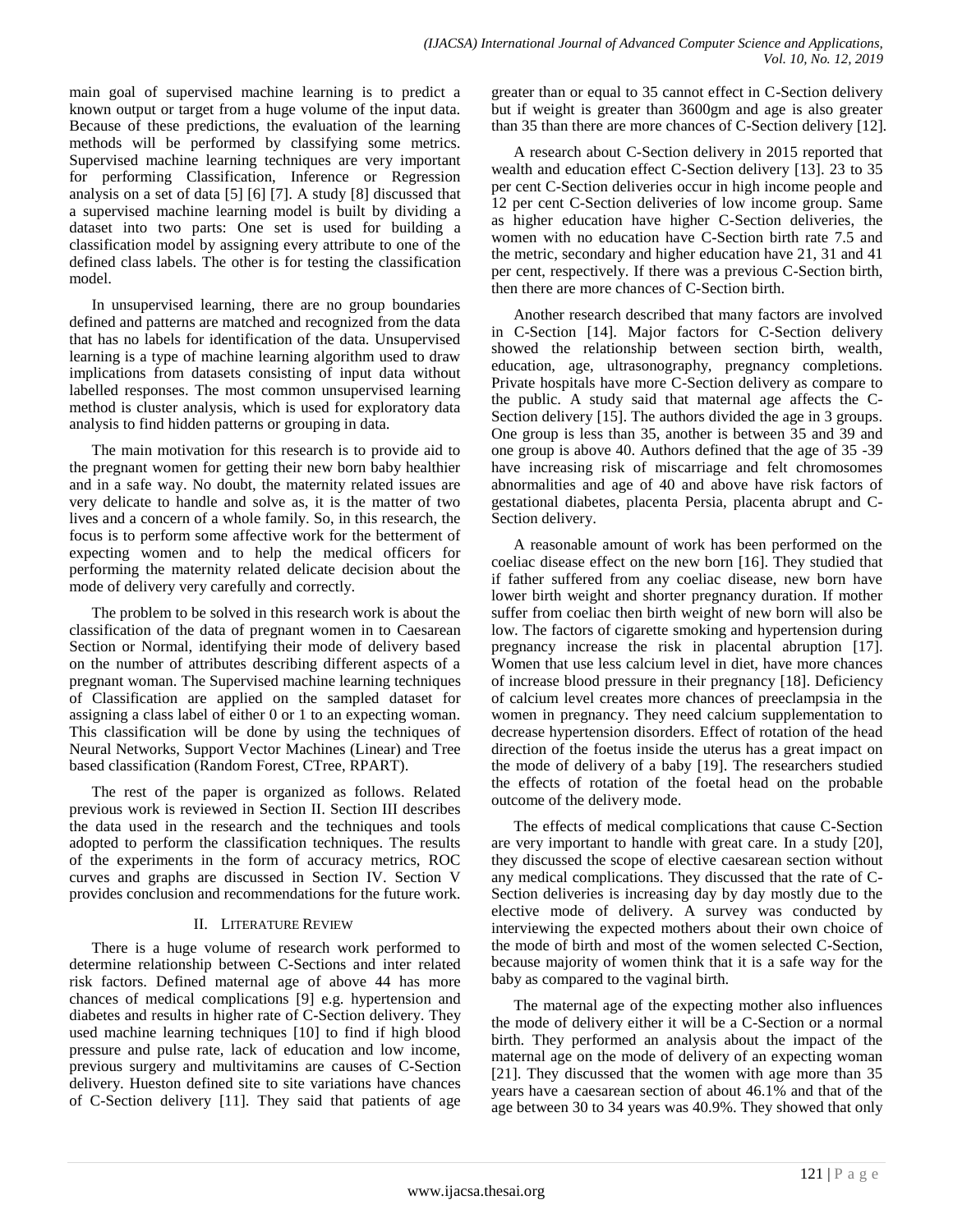age is not the influencing factor on the mode of delivery. Besides age there are many other factors such as stress, fatigue, posture of working, economic status is also affecting the birth mode of a becoming mother.

The effect of maternal age and the foetal sex are also considered a cause of C-section in most of the expecting women. They discussed that the foetal sex and maternal age combine affect the mode of delivery of a woman [22]. They showed that the risk of operative deliveries increased with a woman of age >40 and carrying a male foetus. The risk of maternal diabetes and increased hospitalization of the women having age<40, but carrying a male foetus also become a cause of operative or caesarean section delivery.

A smart decision support system is available for performing statistical analysis for finding different results. An analysis applied machine learning techniques on smart decision support systems for prediction of the correct treatment methods for a pregnant woman [23]. A comparison between two Bayesian classifiers is performed to classify hypertensive disorder severity among the pregnant women and the results showed that the Bayesian classifier produces the best results with a precision of 0.400 as compared to AODE which has a precision of 0.275.

#### III. METHODOLOGY

The attributes of the dataset are listed with their types and full description in the Table I. Besides all these attributes, a class attribute is used for performing the classification of the data based on the values given to the attributes about a specific entity. Based on the values of the attributes, it is decided that a specific entity is assigned to a class with label 0 or 1. The accuracies of the applied techniques are calculated and the Kappa values for these accuracies are also observed. Based on these calculations, the best methods for solving such type of problems are suggested.

The techniques of Artificial Neural Networks (ANNs), Support Vector Machines (SVM), Random Forests (RF), Recursive Partitioning (RPART) and Conditional inference Tree (CTree) are applied on the dataset. After applying these techniques, the results are recorded and presented in the form of tables, curves and graphs.

| S#             | Name                                            | Description                                     | Type              |
|----------------|-------------------------------------------------|-------------------------------------------------|-------------------|
| 1              | Age                                             | Age of the patient                              | Integer $(17-40)$ |
| $\overline{c}$ | Fp                                              | First pregnancy or not                          | Binary            |
| 3              | $\ensuremath{\mathop{\text{\rm Pcp}}\nolimits}$ | No. of pregnancies before the current pregnancy | Integer           |
| 4              | Lb                                              | No. of live births                              | Integer           |
| 5              | <b>Boys</b>                                     | No. of boys                                     | Integer           |
| 6              | Girls                                           | No. of girls                                    | Integer           |
| 7              | Abortin                                         | No. of abortions                                | Integer           |
| 8              | Miscag                                          | No. of miscarriages                             | Integer           |
| 9              | Last mode                                       | Mode of last delivery                           | Binary            |
| 10             | Inherited                                       | Husband having any inherited disease or not     | Binary            |
| 11             | Menstrual                                       | Having menstrual regular or not                 | Binary            |
| 12             | Days_mentcal                                    | No. of days of menstruation cycle               | Integer           |
| 13             | Last_time                                       | Last time of menstruation                       | Integer           |
| 14             | Bleeding                                        | Having bleeding or not                          | Binary            |
| 15             | Fatigue                                         | Feeling fatigue during pregnancy or not         | Binary            |
| 16             | Diabetic                                        | Having any diabetes disease or not              | Binary            |
| 17             | <b>Breathing</b>                                | Having breathing issue or not                   | Binary            |
| 18             | Headache                                        | Having headache or not                          | Binary            |
| 19             | Fast_bet                                        | Having fast heart beat or not                   | Binary            |
| 20             | Surgery                                         | Having any surgery before or not                | Binary            |
| 21             | Hemoglobin                                      | Hemoglobin level                                | Integer           |
| 22             | <b>BMAX</b>                                     | Blood pressure maximum                          | Integer           |
| 23             | <b>BMIN</b>                                     | Blood pressure minimum                          | Integer           |
| 24             | <b>BPORNOT</b>                                  | Having BP issue or not                          | Binary            |
| 25             | Medcin                                          | Taking any medication or not                    | Binary            |
| 26             | Headic                                          | Any sort of tension or not                      | Binary            |
| 27             | Hyperten                                        | Having any hypertension disorder<br>or not      | Binary            |
| 28             | FA                                              | Taking Folic Acid tablets or not                | Binary            |
| 29             | Iron                                            | Taking iron supplements or not                  | Binary            |

TABLE. I. ATTRIBUTE DESCRIPTION FOR THE DATASET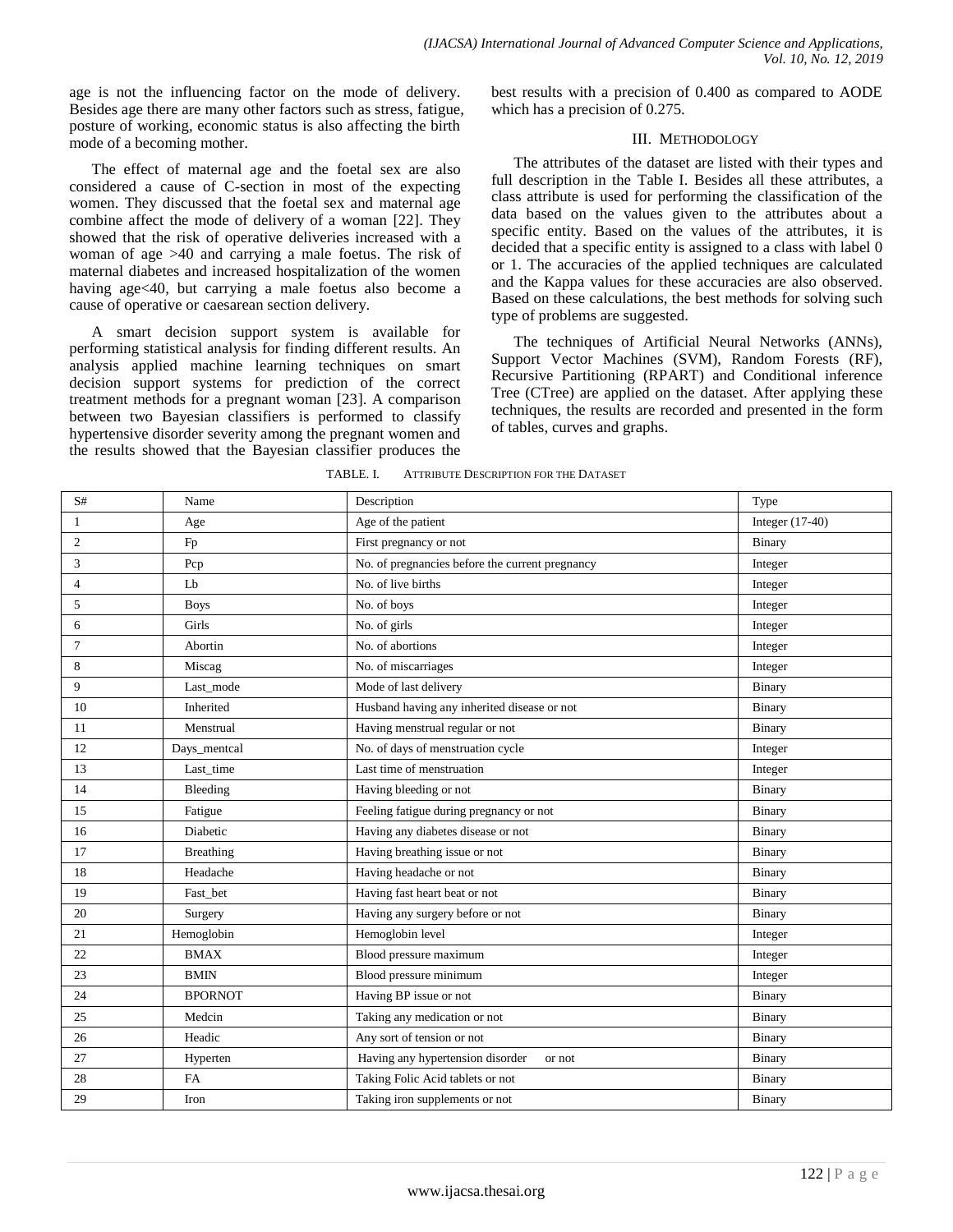#### IV. PERFORMANCE EVALUATION

In this section, we discuss the experimental setup and tools used for evaluation. Further, the results are presented and discussed in detail.

#### *A. Experimental Setup*

The evaluation of algorithms is carried out by using RStudio tool, which is the most user-friendly tool available for performing machine learning tasks on any given dataset. Before processing the data using RStudio, the dataset was converted into CSV format. The evaluation results of ANN, SVM, RF, RPART and CTREE algorithms are gained and a comparison between the results is performed to judge the most appropriate technique for performing such type of classification jobs.

Further, the evaluation of the algorithms is carried out by using the cross-validation method, which is the most frequently used method for performing the validation on a collected set of data for statistical analysis. The 10-fold cross validation is the most important type of validation that is mostly used in evaluation of different machine learning techniques. In this method, the whole dataset is divided into 10 equal parts/folds. The evaluation is performed by selecting one of the folds as a test set and the remaining 9 folds as the training data. The same procedure is repeated each time for every fold of the data set. In this way, 10 iterations will be performed on the supplied data for validation of the results of the accuracies required by the given machine learning techniques.

The dataset is divided into two halves of 75% and 25% size. One is used as training dataset and the other is used for testing the results based on the training dataset values. After doing this process, the most accurate results about the analysis of the data are obtained.

### *B. Implementation Tools*

RStudio is a free open source Integrated Development Environment tool available online for performing machine learning tasks with the help of statistical analysis. It provides an interactive environment that provides the facility of coding, debugging, plotting different types of graphs and viewing the

history of the previous code run. It contains a set of built in libraries and functions for performing different tasks. It provides an interactive environment to the users for making the implementation of different machine learning techniques easy and efficient. We can perform classification and clustering of data using RStudio. The ROC curves can be created using RStudio for viewing the result of the applied techniques graphically for comparison or analysis. RStudio provides an environment to the user for performing the data manipulation easily and efficiently. All the coding is done in the R language by using different packages and libraries. There are many built-in libraries and packages available with the RStudio application software. R programming Language is the base of the RStudio application. Any computer running RStudio must have installed R language prior to RStudio.

#### *C. Results*

The accuracies and Kappa statistic values for the data are calculated and the results are shown in the tabular form for interpretation. Next the Receiver Operating Curves are created for each technique to check the overall accuracies of the mentioned techniques. After that graphs are plotted for interpretation of accuracies and Kappa values of all the folds in 10-fold cross validation. Table II shows the accuracy values of RF, SVM, RPART, CTREE and NNET. Results show that the accuracy of RF Algorithm is highest among all the five mentioned techniques followed by NNET, RPART, CTREE and SVM in the descending order. RF has highest accuracy value of 0.9972. The accuracy of NNET is 0.9863, RPART is 0.9838, CTREE is 0.9835, and SVM is 0.9784.

Table III shows the Kappa statistics values for all the five classifiers and provides an insight about the performance of the classification algorithms. Results show the Kappa statistics values for RF, SVM, RPART, CTTREE and NNET. These values depict that Random Forest algorithm shows the highest Kappa value of 0.9941 for the given data. The Neural Net has second highest value 0.9710, after that the value of Recursive Partitioning is 0.9666, then CTREE has 0.9657 and at last SVM has the value 0.9551. These statistics show that RF shows highest associativity among the values of different attributes of the given dataset.

TABLE. II. ACCURACY VALUES OF CLASSIFIERS

| <b>Classifier</b> | Min.   | 1 <sup>st</sup> Ouadrant | <b>Median</b> | Mean   | $3rd$ Ouadrant | Max. | NA's |
|-------------------|--------|--------------------------|---------------|--------|----------------|------|------|
| RF                | 0.9722 | 1.0000                   | 1.0000        | 0.9972 |                |      |      |
| <b>SVM</b>        | 0.8947 | 0.9722                   | 0.9861        | 0.9784 |                |      |      |
| <b>RPART</b>      | 0.9211 | 0.9722                   | 1.0000        | 0.9838 |                |      |      |
| <b>CTREE</b>      | 0.9444 | 0.9722                   | 0.9868        | 0.9835 |                |      |      |
| <b>NNET</b>       | 0.9722 | 0.9724                   | 0.9865        | 0.9863 |                |      |      |

| <b>Classifier</b> | Min.   | 1 <sup>st</sup> Ouadrant | <b>Median</b> | Mean   | $3rd$ Ouadrant | Max | NA's |
|-------------------|--------|--------------------------|---------------|--------|----------------|-----|------|
| RF                | 0.9408 | .0000                    | 1.0000        | 0.9941 |                |     |      |
| <b>SVM</b>        | 0.7847 | 0.9412                   | 0.9712        | 0.9551 |                |     |      |
| <b>RPART</b>      | 0.8403 | 0.9423                   | 1.0000        | 0.9666 |                |     |      |
| <b>CTREE</b>      | 0.8861 | 0.9423                   | 0.9721        | 0.9657 |                |     |      |
| <b>NNET</b>       | 0.9417 | 0.9423                   | 0.9712        | 0.9710 |                |     |      |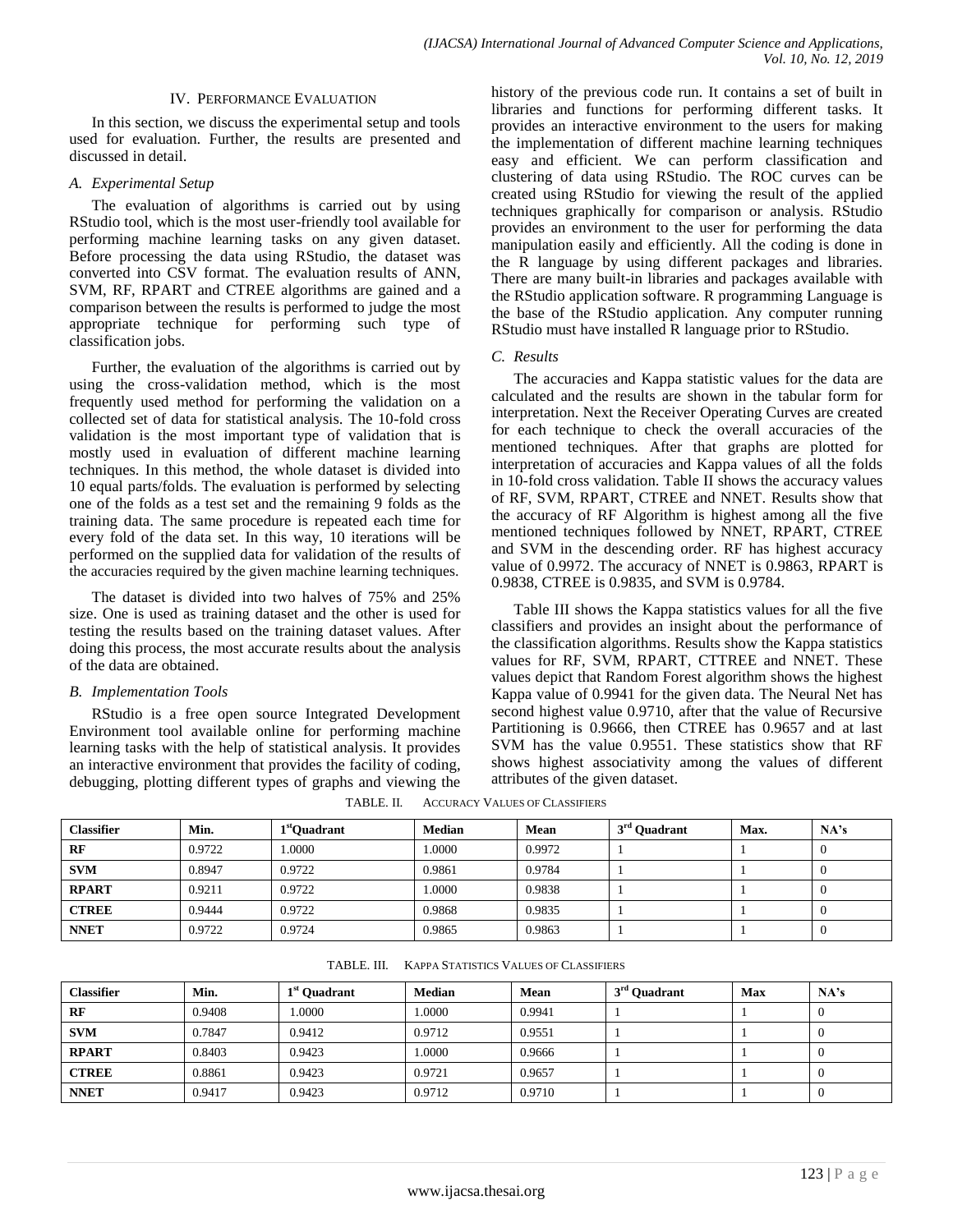The results of training and validation accuracies are combined for performing a comparative analysis of training and validation results of the data. Fig. 1 shows the comparison of training and validation accuracies of the classification techniques. CTREE has highest set of values for both training and validation results of the data and RPART has highest accuracy values. NNET with third highest accuracy, RF has values 96.15616 and 100 for training and validation respectively. SVM shows lowest values among all. This plot shows that all the applied techniques have better accuracy values for the validation data set as compared to the training part of the data. RPART and CTREE have highest points in this plot.

Next the ROC curves for all the five classifiers are obtained by using the RStudio. Fig. 2 shows the overall accuracies of NNET, SVM, RF, RPART and CTREE as a whole. Results show the classification of the given dataset into normal and C-Section values according to given class labels assigned. The area under the curve shows the sensitivity over specificity for NNET is 1.000, SVM is 0.993, RF is 1.000, RPART is 1.000 and CTREE is 1.000. Results depict that NNET, RPART, CTREE and RF have maximum sensitivity to specificity ratio.

Fig. 3 depicts the training and testing accuracies of all the techniques. Results show that in the testing phase, Tree-based techniques are providing better accuracy values as compared to other techniques on the given dataset.



Fig. 1. Training vs Validation Accuracies of Classifiers.







Fig. 3. Comparison of Training and Testing Accuracies of Classifiers.

Table IV shows the accuracies of the classifiers for all the 10 folds individually. Every fold performs a complete run on the data for every technique separately and the result is returned at the end of complete run of the data. Every fold has specific values for the classification of the data. The value 1 shows the maximum accuracy of the classifiers.

Table V shows the Kappa values of the classifiers for all the 10 folds in a 10-fold cross validation process. Results show that in each iteration, as the values of training and testing data are changed, so the results for the evaluation of algorithms are also changed accordingly.

TABLE. IV. ACCURACIES OF CLASSIFIERS FOR 10-FOLD CROSS VALIDATION

| <b>Folds</b>       | RF     | <b>SVM</b> | <b>RPART</b> | <b>CTREE</b> | <b>NNET</b> |
|--------------------|--------|------------|--------------|--------------|-------------|
| Fold01             | 1      | 1          | 1            | 1            | 1           |
| Fold <sub>02</sub> | 1      | 0.9722     | 0.9722       | 1            | 0.9722      |
| Fold03             | 0.9722 | 0.8947     | 0.9210       | 0.9444       |             |
| Fold04             | 1      | 1          |              | 0.9722       | 0.9729      |
| Fold05             | 1      | 0.9722     | 0.9722       | 0.9722       | 1           |
| Fold06             |        |            |              | 0.9722       | 1           |
| Fold07             | 1      |            | 1            |              | 0.9722      |
| Fold08             |        | 0.9722     |              |              |             |
| Fold09             |        | 0.9722     | 0.9722       |              | 0.9729      |
| Fold10             |        |            |              | 0.9736       | 0.9722      |

TABLE. V. KAPPA STATISTICS OF CLASSIFIERS FOR 10-FOLD CROSS VALIDATION

| <b>Folds</b>       | RF     | <b>SVM</b> | <b>RPART</b> | <b>CTREE</b> | <b>NNET</b> |
|--------------------|--------|------------|--------------|--------------|-------------|
| Fold01             |        |            |              |              |             |
| Fold <sub>02</sub> |        | 0.9423     | 0.9423       |              | 0.9423      |
| Fold03             | 0.9407 | 0.7847     | 0.8403       | 0.8860       | н           |
| Fold04             |        |            |              | 0.9423       | 0.9417      |
| Fold <sub>05</sub> |        | 0.9423     | 0.9423       | 0.9423       | 1           |
| Fold06             |        |            |              | 0.9423       |             |
| Fold07             |        |            | 1            | 1            | 0.9423      |
| Fold08             |        | 0.9407     | 1            |              |             |
| Fold09             |        | 0.9407     | 0.9407       |              | 0.9417      |
| Fold10             |        |            |              | 0.9442       | 0.9423      |